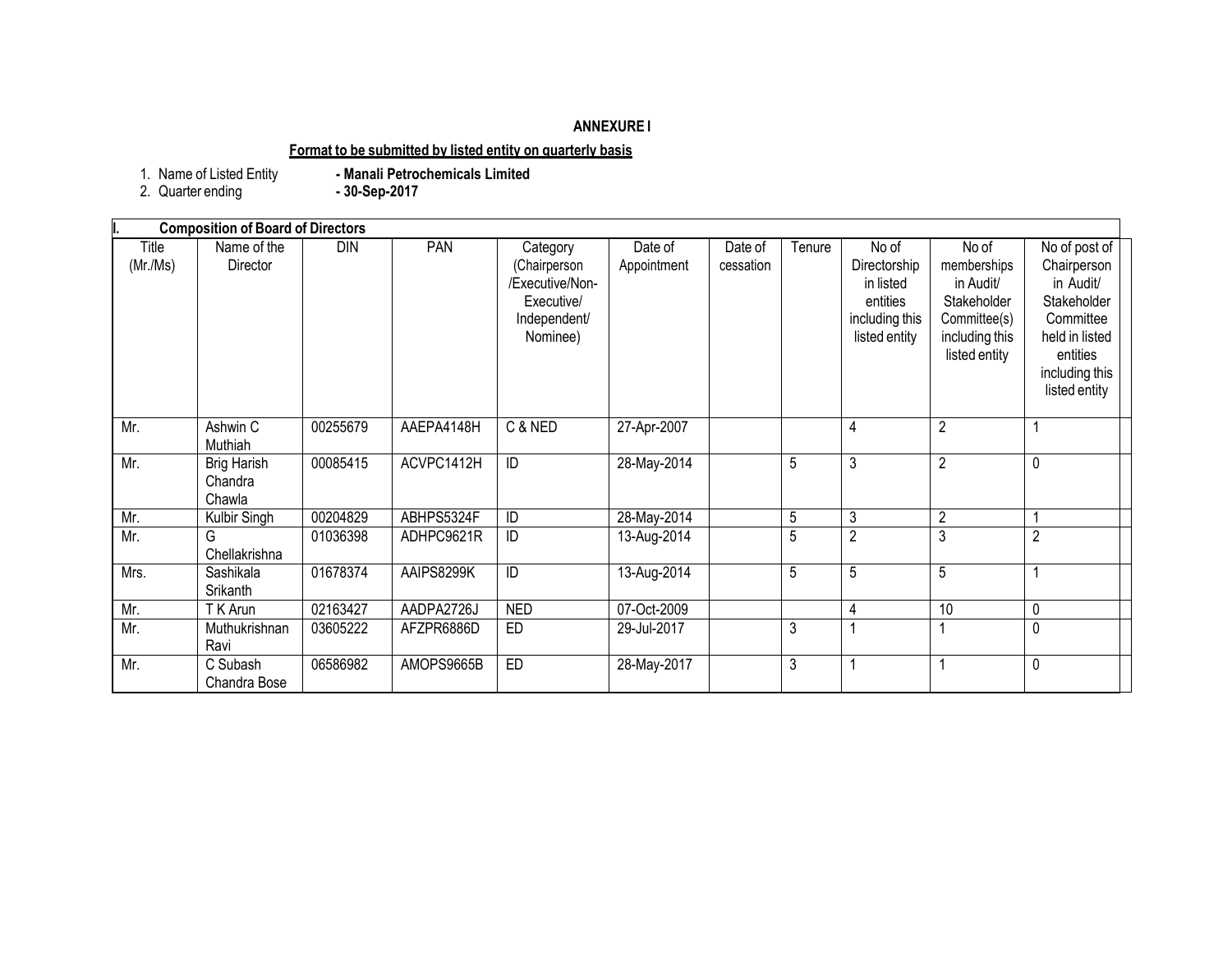# **II. Composition of Comittees**

| <b>Audit Committee</b> |                            |          |                        |  |
|------------------------|----------------------------|----------|------------------------|--|
| Sr. No.                | Name of the Director       | Category | Chairperson/Membership |  |
|                        | Brig Harish Chandra Chawla | ID       | Member                 |  |
|                        | G Chellakrishna            | ID       | Chairperson            |  |
|                        | T K Arun                   | NED      | Member                 |  |
|                        | Kulbir Singh               | ID       | Member                 |  |

| <b>Stakeholders Relationship Committee</b> |                       |            |                        |  |
|--------------------------------------------|-----------------------|------------|------------------------|--|
| Sr. No.                                    | Name of the Director  | Category   | Chairperson/Membership |  |
|                                            | T K Arun              | <b>NED</b> | Member                 |  |
|                                            | Muthukrishnan Ravi    | ED         | Member                 |  |
|                                            | Ashwin C Muthiah      | C & NED    | Chairperson            |  |
|                                            | C Subash Chandra Bose | ED         | Member                 |  |

| <b>Risk Management Committee</b> |                      |            |                        |  |  |
|----------------------------------|----------------------|------------|------------------------|--|--|
| Sr. No.                          | Name of the Director | Category   | Chairperson/Membership |  |  |
|                                  | T K Arun             | <b>NED</b> | Member                 |  |  |
|                                  | Sashikala Srikanth   |            | Chairperson            |  |  |
|                                  | Muthukrishnan Ravi   | ED         | Member                 |  |  |

| <b>Nomination and Remuneration Committee</b> |                            |            |                        |  |  |
|----------------------------------------------|----------------------------|------------|------------------------|--|--|
| Sr. No.                                      | Name of the Director       | Categorv   | Chairperson/Membership |  |  |
|                                              | Brig Harish Chandra Chawla | ID         | Member                 |  |  |
|                                              | Kulbir Singh               | ID         | Chairperson            |  |  |
|                                              | T K Arun                   | <b>NED</b> | Member                 |  |  |

| III.<br><b>Meeting of Board of Directors</b>           |                                                     |                                                                |  |
|--------------------------------------------------------|-----------------------------------------------------|----------------------------------------------------------------|--|
| Date(s) of Meeting (if any) in the<br>previous quarter | Date(s) of Meeting (if any) in the relevant quarter | Maximum gap between any two<br>consecutive (in number of days) |  |
|                                                        | 27-Sep-2017                                         |                                                                |  |
| 16-May-2017                                            | 04-Sep-2017                                         |                                                                |  |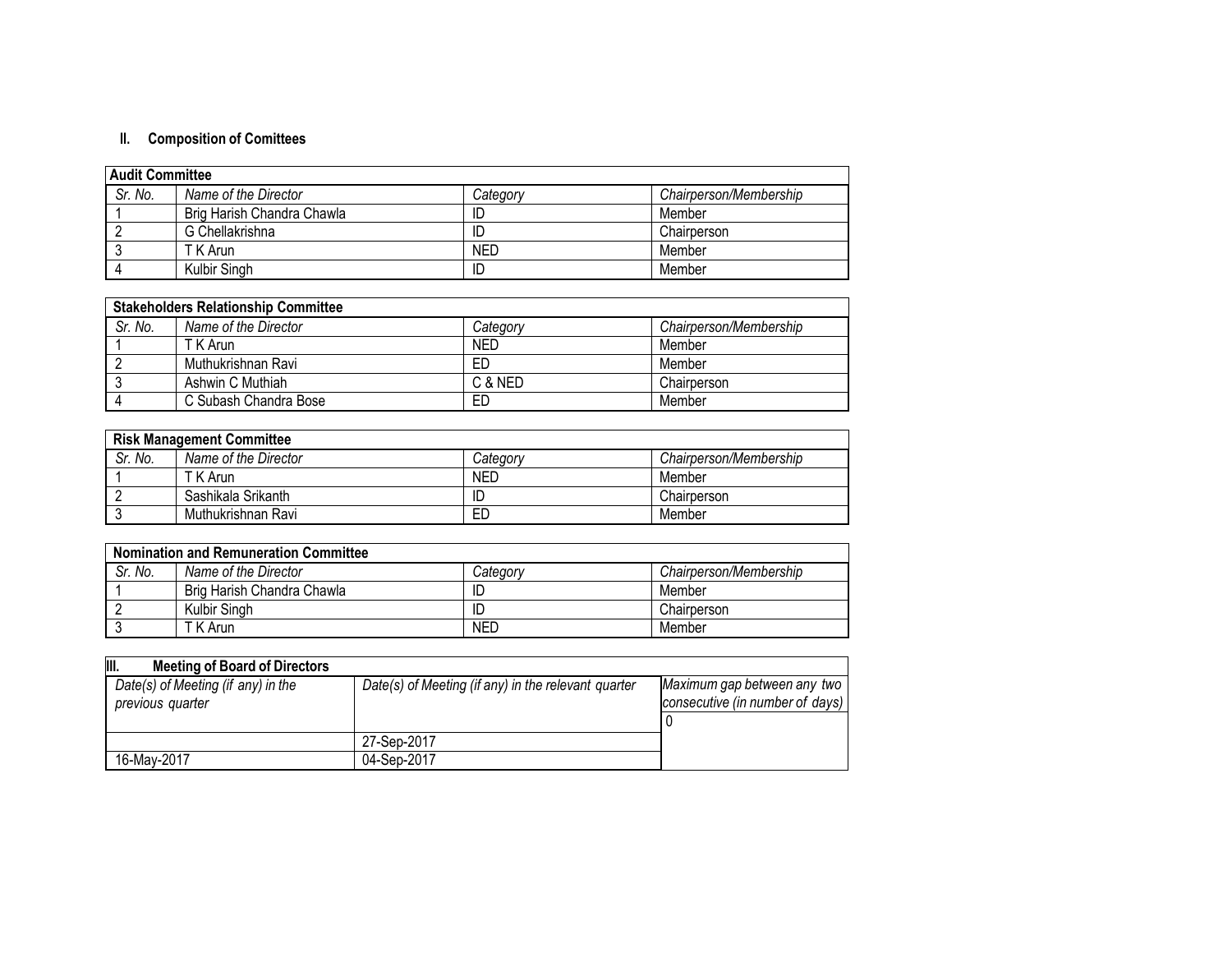| IV.<br><b>Meeting of Committees</b>    |                                                                        |                                                      |                                                                        |                                                                   |
|----------------------------------------|------------------------------------------------------------------------|------------------------------------------------------|------------------------------------------------------------------------|-------------------------------------------------------------------|
| Name of the committee                  | $Date(s)$ of<br>meeting of the<br>committee in the<br>relevant quarter | Whether<br>requirement of<br>Quorum met<br>(details) | $Date(s)$ of<br>meeting of the<br>committee in the<br>previous quarter | Maximum gap between any<br>two consecutive (in number of<br>days) |
| <b>Risk Management Committee</b>       | 04-Sep-2017                                                            | Yes                                                  | 15-May-2017                                                            |                                                                   |
| Stakeholders Relationship<br>Committee | 04-Sep-2017                                                            | Yes                                                  | 16-May-2017                                                            |                                                                   |
| Audit Committee                        | 04-Sep-2017                                                            | Yes                                                  | 15-May-2017                                                            |                                                                   |
| Nomination & Remuneration<br>Committee | 04-Sep-2017                                                            | Yes                                                  | 16-May-2017                                                            |                                                                   |

| <b>Related Party Transactions</b>                       |                               |
|---------------------------------------------------------|-------------------------------|
| <b>Subject</b>                                          | Compliance status (Yes/No/NA) |
| Whether prior approval of audit committee obtained      | Yes                           |
| Whether shareholder approval obtained for material RPT  | Not Applicable                |
| Whether details of RPT entered into pursuant to omnibus | Yes                           |
| approval have been reviewed by Audit Committee          |                               |

#### **VI. Affirmations**

- 1. The composition of Board of Directors is in terms of SEBI (Listing obligations and disclosure requirements) Regulations, 2015. **Yes**
- 2. The composition of the following committees is in terms of SEBI(Listing obligations and disclosure requirements) Regulations, 2015
	- a. AuditCommittee **Yes**
	- b. Nomination & remuneration committee **Yes**
	- c. Stakeholders relationship committee **Yes**
	- d. Risk management committee (applicable to the top 100 listed entities) **- Not applicable**
- 3. The committee members have been made aware of their powers, role and responsibilities as specified in SEBI (Listing obligations and disclosure requirements) Regulations, 2015. **- Yes**
- 4. The meetings of the board of directors and the above committees have been conducted in the manner as specified in SEBI (Listing obligations and disclosure requirements) Regulations, 2015.**- Yes**
- 5. a. This report and/or the report submitted in the previous quarter has been placed before Board of Directors. **- Yes**